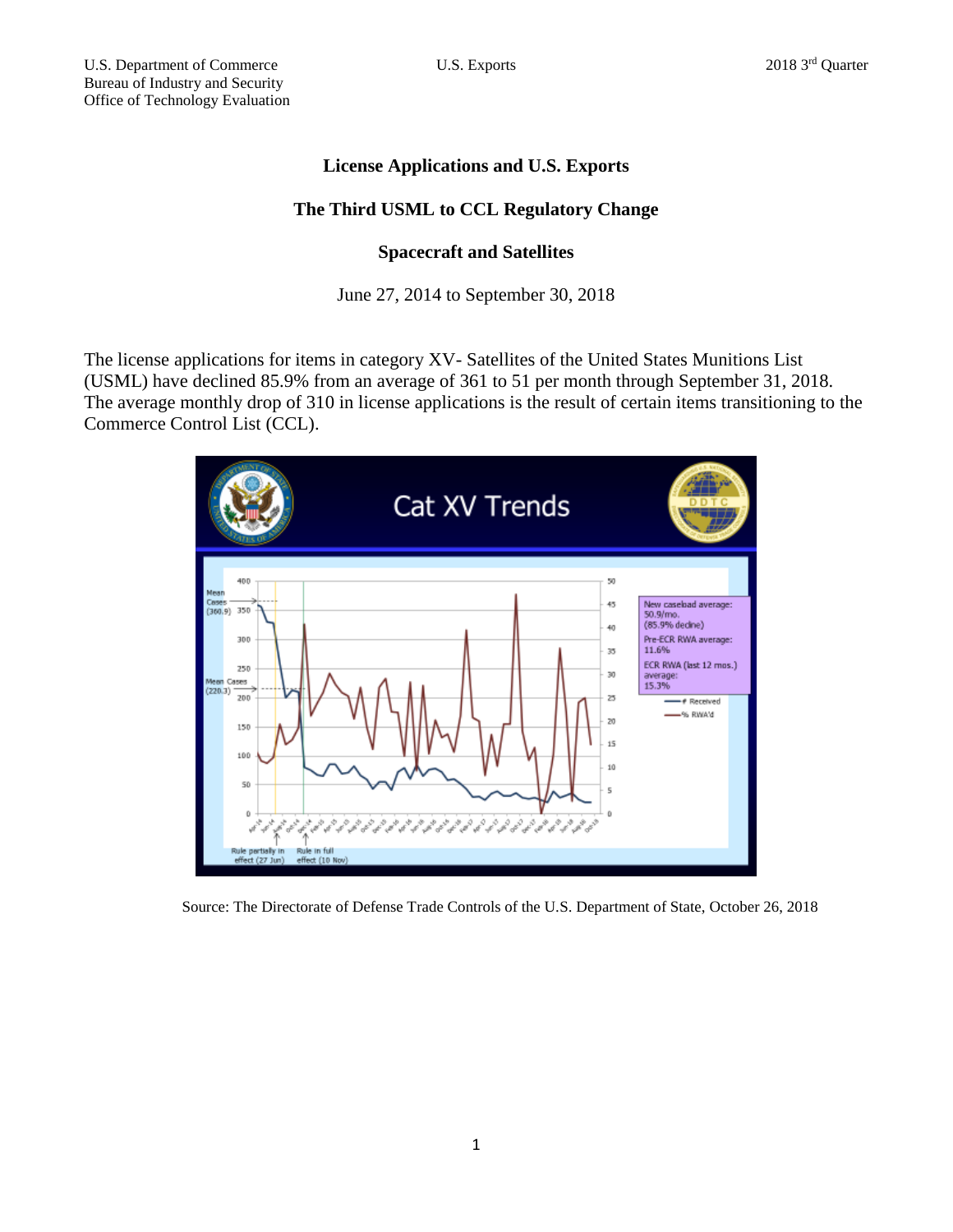Since the fourth USML to CCL regulatory change became effective on June 27, 2014, the average number of BIS license applications for the four 9x515 items created by this rule is 89 per month through September 30, 2018. The approval rate is 81.2%.





Source: Commerce U.S. Exports Exporter Support System, October 3, 2018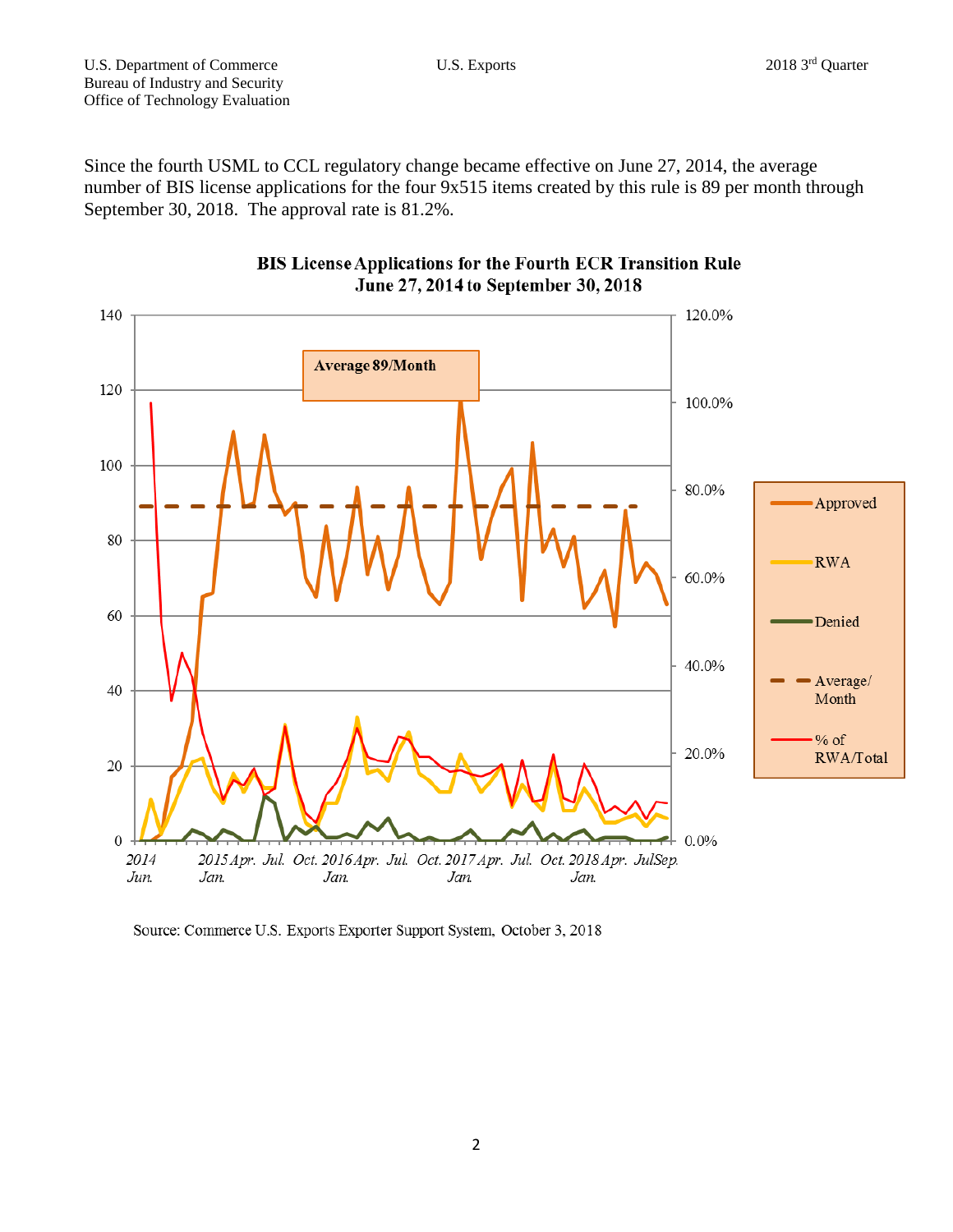From June 27, 2014 to September 30, 2018, U.S. exports of items under the fourth USML to CCL regulatory change – Satellites items (9x515) under BIS jurisdiction totaled 13,631 shipments for \$7.5 billion.



### U.S. Exports under the Fourth USML to CCL Regulatory Change under BIS Jurisdiction

Source: Automated Export System, November 7, 2018

### U.S. Quarterly Exports under the Fourth USML to CCL Regulatory Change under BIS Jurisdiction





Source: Automated Export System, November 7, 2018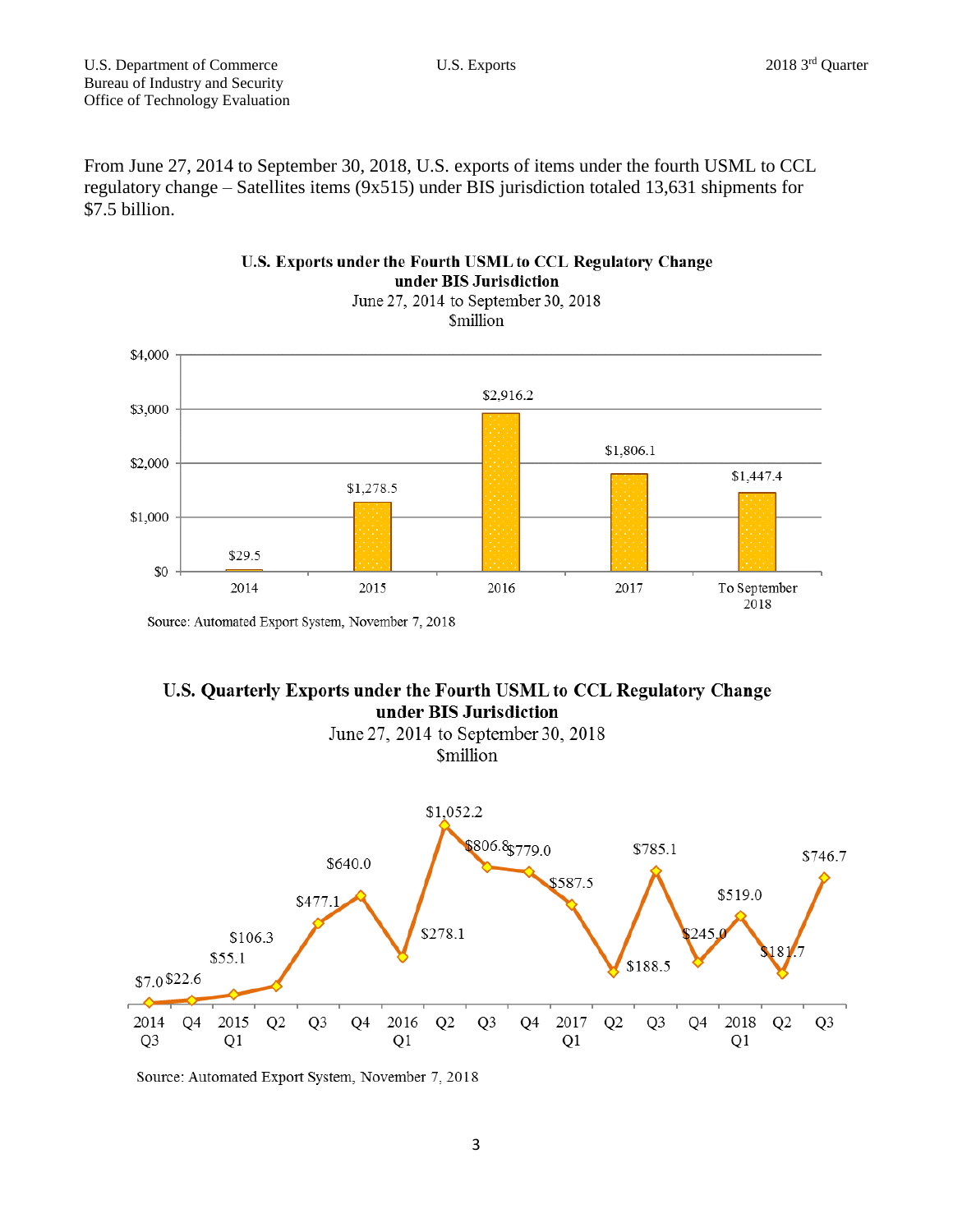| The Fourth USML to CCL Regulatory Change-Satellite<br>Top 15 Destinations of U.S. Exports under BIS Jurisdiction by Value |                       |                       |                               |            |
|---------------------------------------------------------------------------------------------------------------------------|-----------------------|-----------------------|-------------------------------|------------|
| June 27, 2014 to September 30, 2018                                                                                       |                       |                       |                               |            |
|                                                                                                                           |                       | % of Total            | Value                         | % of Total |
| Country                                                                                                                   | <b>Shipment Count</b> | <b>Shipment Count</b> | <b><i><u>Smillion</u></i></b> | Value      |
| France                                                                                                                    | 1,730                 | 12.7%                 | \$1,643.9                     | 22.0%      |
| French Guiana                                                                                                             | 57                    | 0.4%                  | \$1,627.9                     | 21.8%      |
| Japan                                                                                                                     | 1,784                 | 13.1%                 | \$717.8                       | 9.6%       |
| Kazakhstan                                                                                                                | 5                     | 0.0%                  | \$442.2                       | 5.9%       |
| <b>Brazil</b>                                                                                                             | 14                    | 0.1%                  | \$332.0                       | 4.4%       |
| The United Kingdom                                                                                                        | 1,300                 | 9.5%                  | \$301.8                       | 4.0%       |
| Mexico                                                                                                                    | 63                    | 0.5%                  | \$293.4                       | 3.9%       |
| Australia                                                                                                                 | 134                   | 1.0%                  | \$245.8                       | 3.3%       |
| Spain                                                                                                                     | 1,136                 | 8.3%                  | \$202.4                       | 2.7%       |
| Hong Kong                                                                                                                 | 35                    | 0.3%                  | \$166.0                       | 2.2%       |
| Italy                                                                                                                     | 772                   | 5.7%                  | \$155.1                       | 2.1%       |
| Germany                                                                                                                   | 2,384                 | 17.5%                 | \$140.0                       | 1.9%       |
| Panama                                                                                                                    |                       | 0.0%                  | \$131.6                       | 1.8%       |
| Bermuda                                                                                                                   | 22                    | 0.2%                  | \$128.7                       | 1.7%       |
| Luxembourg                                                                                                                | 16                    | 0.1%                  | \$115.5                       | 1.5%       |
| <b>Top 15 Total</b>                                                                                                       | 9,453                 |                       | \$6,644.0                     |            |
| Top 15 Total/                                                                                                             |                       |                       |                               |            |
| <b>Grand Total</b>                                                                                                        |                       | 69.3%                 |                               | 88.9%      |
| <b>Grand Total</b>                                                                                                        | 13,631                |                       | \$7,477.7                     |            |
| Note: The Guiana Space Center, run by France and European Union, is located in French Guiana.                             |                       |                       |                               |            |
| Source: Automated Export System, November 7, 2018                                                                         |                       |                       |                               |            |